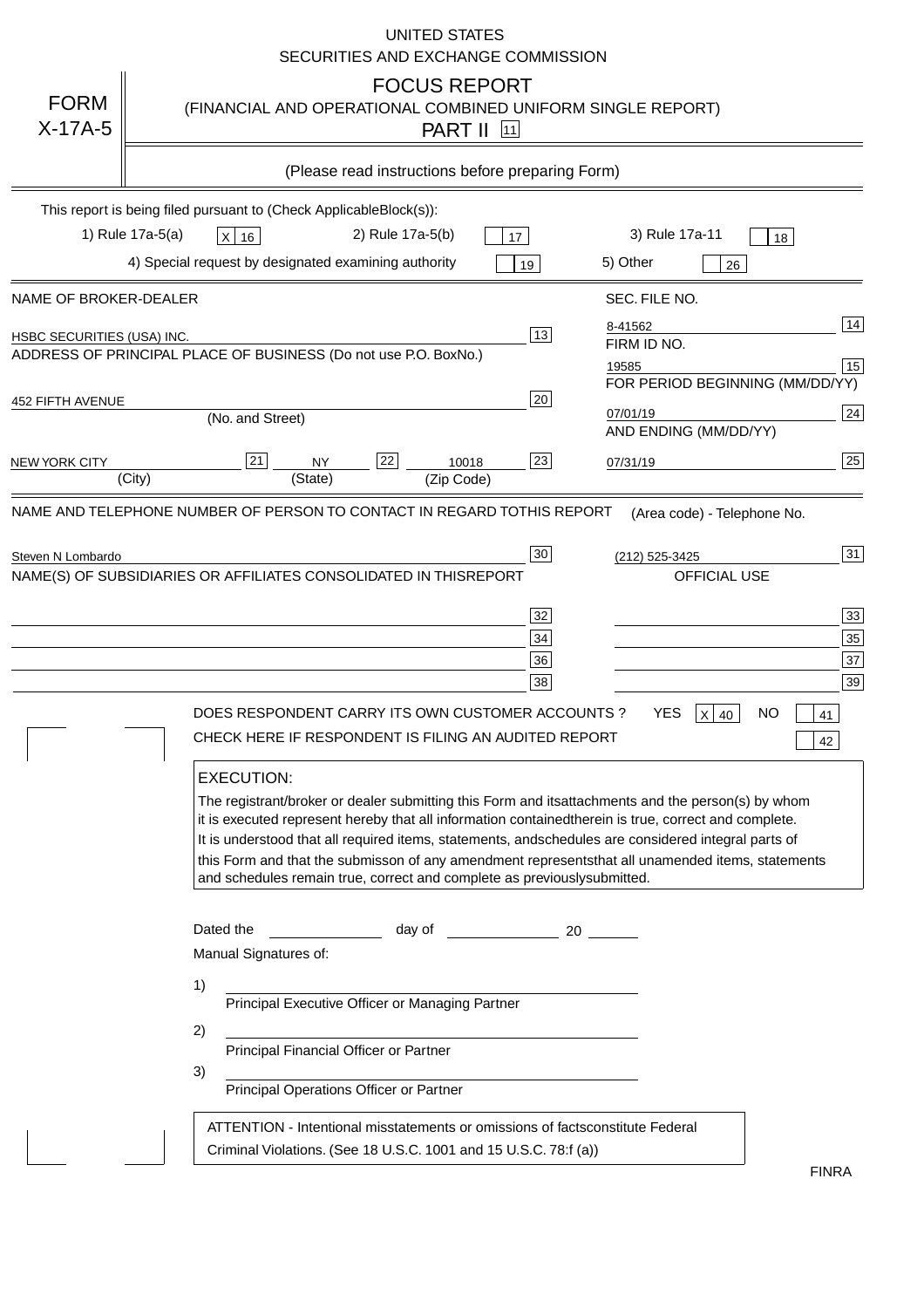BROKER OR DEALER

HSBC SECURITIES (USA) INC.

 $07/31/19$ 

as of

## STATEMENT OF SEGREGATION REQUIREMENTS AND FUNDS IN SEGREGATION FOR CUSTOMERS TRADING ON U.S. COMMODITY EXCHANGES

| SEGREGATION REQUIREMENTS (Section 4d(2) of the CEAct)                                          |                     |                       |         |
|------------------------------------------------------------------------------------------------|---------------------|-----------------------|---------|
| 1. Net ledger balance                                                                          |                     |                       |         |
| A. Cash                                                                                        | \$                  | 223,827,817 7010      |         |
| B. Securities (at market)                                                                      |                     | 1,552,483,092 7020    |         |
| 2. Net unrealized profit (loss) in open futures contracts<br>traded on a contract market       |                     | $(16, 453, 114)$ 7030 |         |
| 3. Exchange traded options                                                                     |                     |                       |         |
| A. Add market value of open option contracts purchased on a<br>contract market                 |                     | 351,173,330 7032      |         |
| B. Deduct market value of open option contracts granted (sold)<br>on a contract market         |                     | 148,432,046) 7033     |         |
| 4. Net equity (deficit) (add lines 1, 2, and 3)                                                |                     | 1,962,599,079 7040    |         |
| 5. Accounts liquidating to a deficit and accounts with debit<br>balances                       |                     |                       |         |
| - gross amount                                                                                 | 7045<br>107,287,836 |                       |         |
|                                                                                                |                     |                       |         |
| Less: amount offset by customer owned securities                                               | 107,287,836) 7047   |                       | ი  7050 |
| 6. Amount required to be segregated (add lines 4 and 5)                                        | \$                  | 1,962,599,079 7060    |         |
|                                                                                                |                     |                       |         |
| FUNDS IN SEGREGATED ACCOUNTS                                                                   |                     |                       |         |
| 7. Deposited in segregated funds bank accounts                                                 |                     |                       |         |
| A. Cash                                                                                        |                     | 9,930,989 7070        |         |
| B. Securities representing investments of customers' funds<br>(at market)                      |                     | 204,403,391           | 7080    |
| C. Securities held for particular customers or option customers<br>in lieu of cash (at market) |                     | 328,279,611           | 7090    |
| 8. Margins on deposit with derivatives clearing organizations<br>of contract markets           |                     |                       |         |
| A. Cash                                                                                        | \$                  | 26,466,917 7100       |         |
| B. Securities representing investments of customers' funds<br>(at market)                      |                     | 183,827,907 7110      |         |
| C. Securities held for particular customers or option customers<br>in lieu of cash (at market) |                     | 1,156,469,572 7120    |         |
| 9. Net settlement from (to) derivatives clearing organizations<br>of contract markets          |                     | $(90, 851, 271)$ 7130 |         |
| 10. Exchange traded options                                                                    |                     |                       |         |
| A. Value of open long option contracts                                                         |                     | 351,173,330 7132      |         |
| B. Value of open short option contracts                                                        |                     | 148,432,046 7133      |         |
| 11. Net equities with other FCMs                                                               |                     |                       |         |
| A. Net liquidating equity                                                                      |                     | 657,684 7140          |         |
| B. Securities representing investments of customers' funds<br>(at market)                      |                     |                       | 7160    |
| C. Securities held for particular customers or option customers<br>in lieu of cash (at market) |                     | 22,240,625            | 7170    |
| 12. Segregated funds on hand (describe:                                                        |                     | 45,493,283 7150       |         |
| 13. Total amount in segregation (add lines 7 through 12)                                       |                     | 2,089,659,992 7180    |         |
| 14. Excess (deficiency) funds in segregation (subtract line 6 from line 13)                    | \$                  | 127,060,913 7190      |         |
| 15. Management Target Amount for Excess funds in segregation                                   | \$                  | 104,000,000 7194      |         |
| 16. Excess (deficiency) funds in segregation over (under) Management Target Amount Excess      | \$                  | 23,060,913 7198       |         |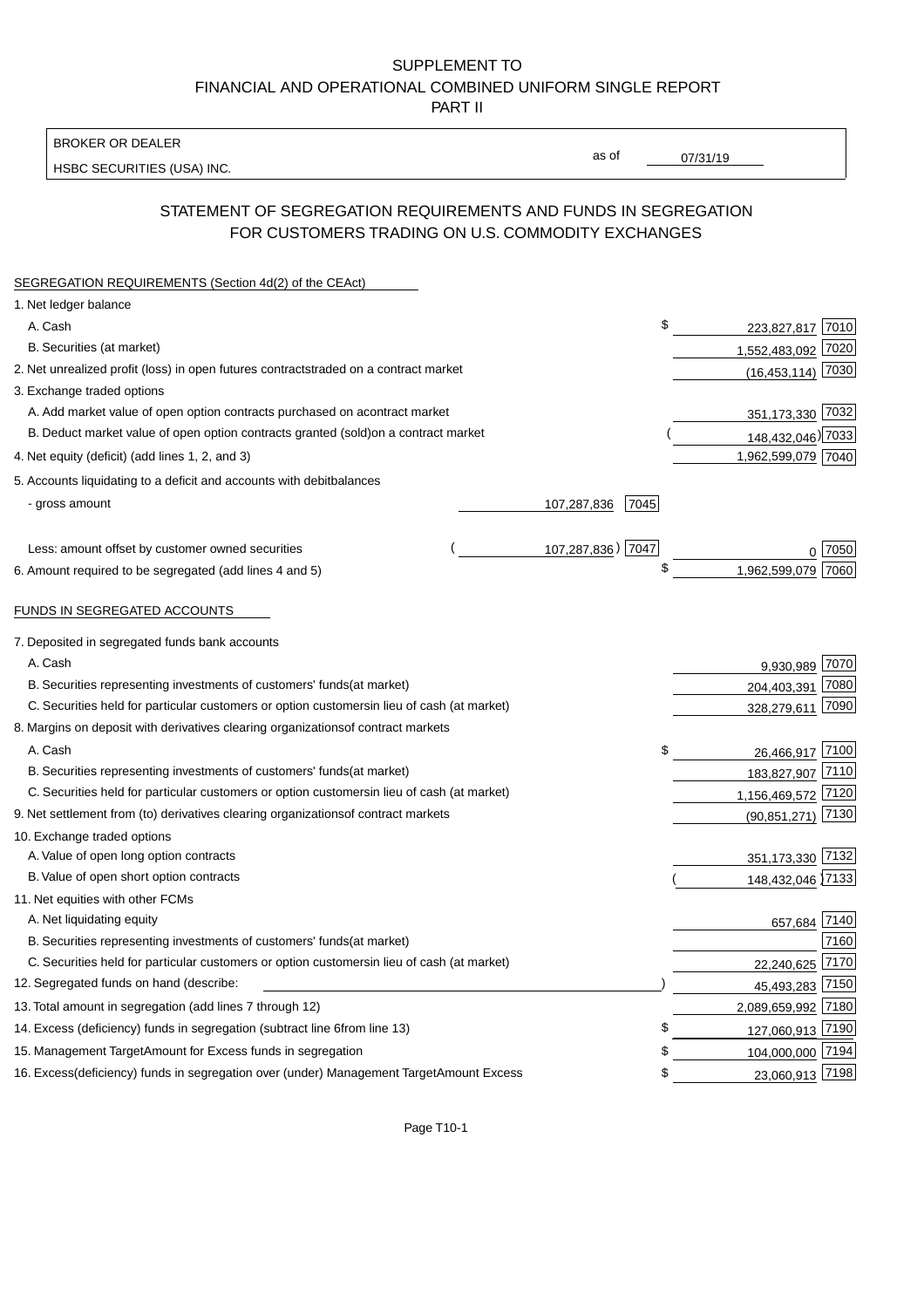PART II

| BROKER OR DEALER                                                                                         | as of |          |      |
|----------------------------------------------------------------------------------------------------------|-------|----------|------|
| HSBC SECURITIES (USA) INC.                                                                               |       | 07/31/19 |      |
| STATEMENT OF SEGREGATION REQUIREMENTS AND FUNDS IN SEGREGATION<br>FOR CUSTOMERS' DEALER OPTIONS ACCOUNTS |       |          |      |
| 1. Amount required to be segregated in accordance                                                        |       |          |      |
| with Commission regulation 32.6                                                                          | \$.   |          | 7200 |
| 2. Funds in segregated accounts                                                                          |       |          |      |
|                                                                                                          |       |          |      |

A. Cash 7210 \$

B. Securities (at market) 7220

C. Total 7230

3. Excess (deficiency) funds in segregation

(subtract line 2.C from line 1)  $\frac{1}{240}$  $$\frac{1}{2}$$ 

 $\overline{\phantom{a}}$ 

Page T10-2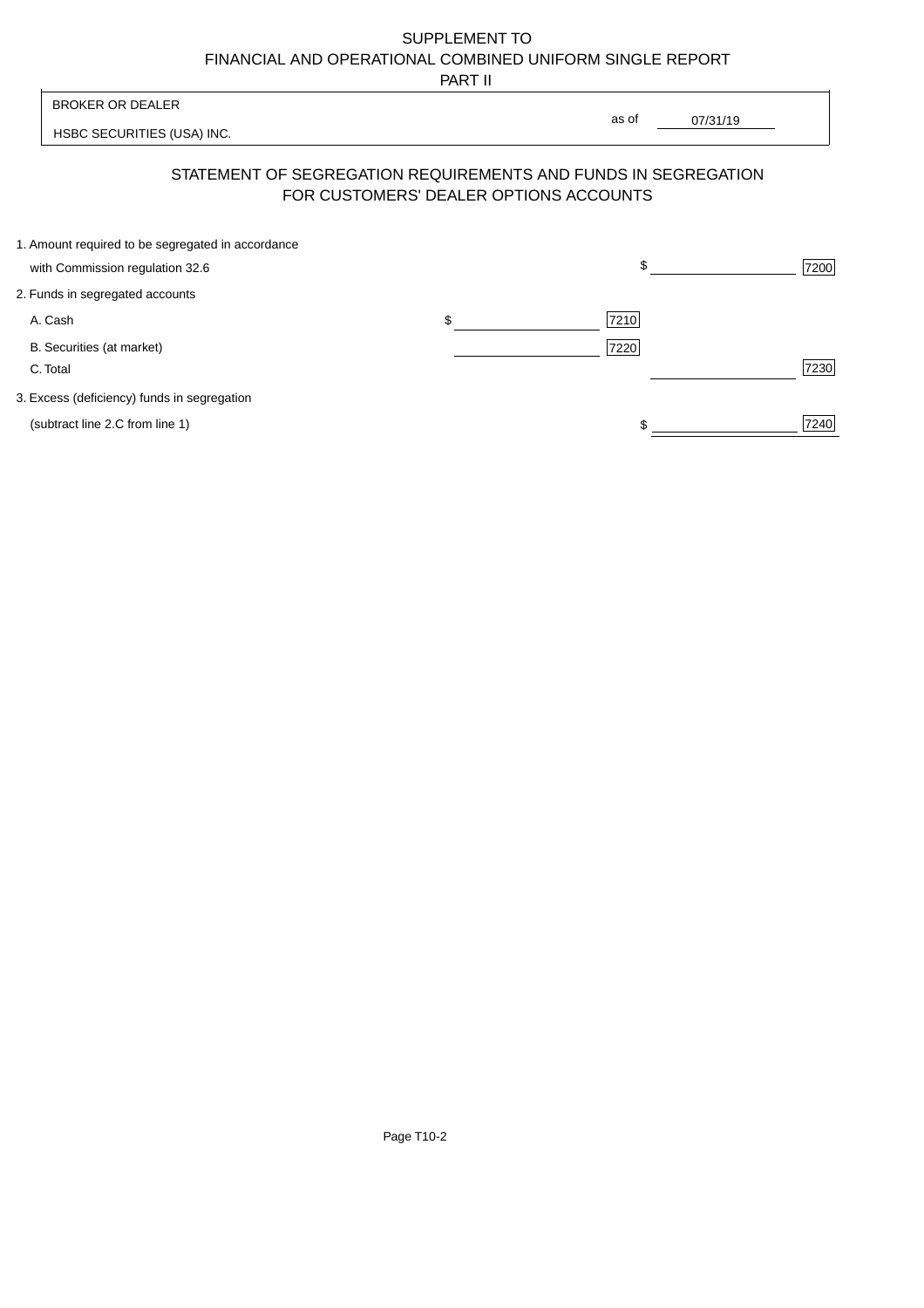PART II

as of

HSBC SECURITIES (USA) INC. The state of the second second in the second second second in the second second second second second second second second second second second second second second second second second second sec

### STATEMENT OF SECURED AMOUNTS AND FUNDS HELD IN SEPARATE ACCOUNTS PURSUANT TO COMMISSION REGULATION 30.7

#### FOREIGN FUTURES AND FOREIGN OPTIONS SECURED AMOUNTS

BROKER OR DEALER

| Amount required to be set aside pursuant to law, rule or<br>regulation of a foreign government<br>or a rule of a self-regulatory organization authorized<br>thereunder | \$<br>O.                 | 7305          |
|------------------------------------------------------------------------------------------------------------------------------------------------------------------------|--------------------------|---------------|
| 1. Net ledger balance - Foreign Futures and Foreign Option Trading - All Customers<br>A. Cash                                                                          | \$<br>54,353,075         | 7315          |
| <b>B.</b> Securities<br>(at market)<br>2. Net unrealized profit (loss) in open futures contracts traded on a foreign<br>board of trade                                 | 67,342,038<br>13,145,385 | 7317 <br>7325 |
| 3. Exchange traded options                                                                                                                                             |                          |               |
| A. Market value of open option contracts purchased on a foreign board of trade<br>B. Market value of open contracts granted (sold) on a foreign board of trade         | 0<br><sup>0</sup>        | 7335<br>7337  |
| 4. Net equity (deficit) (add lines 1.2. and 3.)                                                                                                                        | \$<br>134,840,498        | 7345          |
| 5. Accounts liquidating to a deficit and accounts with                                                                                                                 |                          |               |
| \$.<br>7351<br>debit balances - gross<br>amount<br>195,607                                                                                                             |                          |               |
| 195,276) 7352<br>Less: amount offset by customer owned securities                                                                                                      | 331                      | 7354          |
| 6. Amount required to be set aside as the secured amount - Net Liquidating<br>Equity Method (add lines 4 and 5)                                                        | \$<br>134,840,829        | 7355          |
| 7. Greater of amount required to be set aside pursuant to foreign jurisdiction (above) or<br>line 6.                                                                   | \$<br>134,840,829        | 7360          |

Page T10-3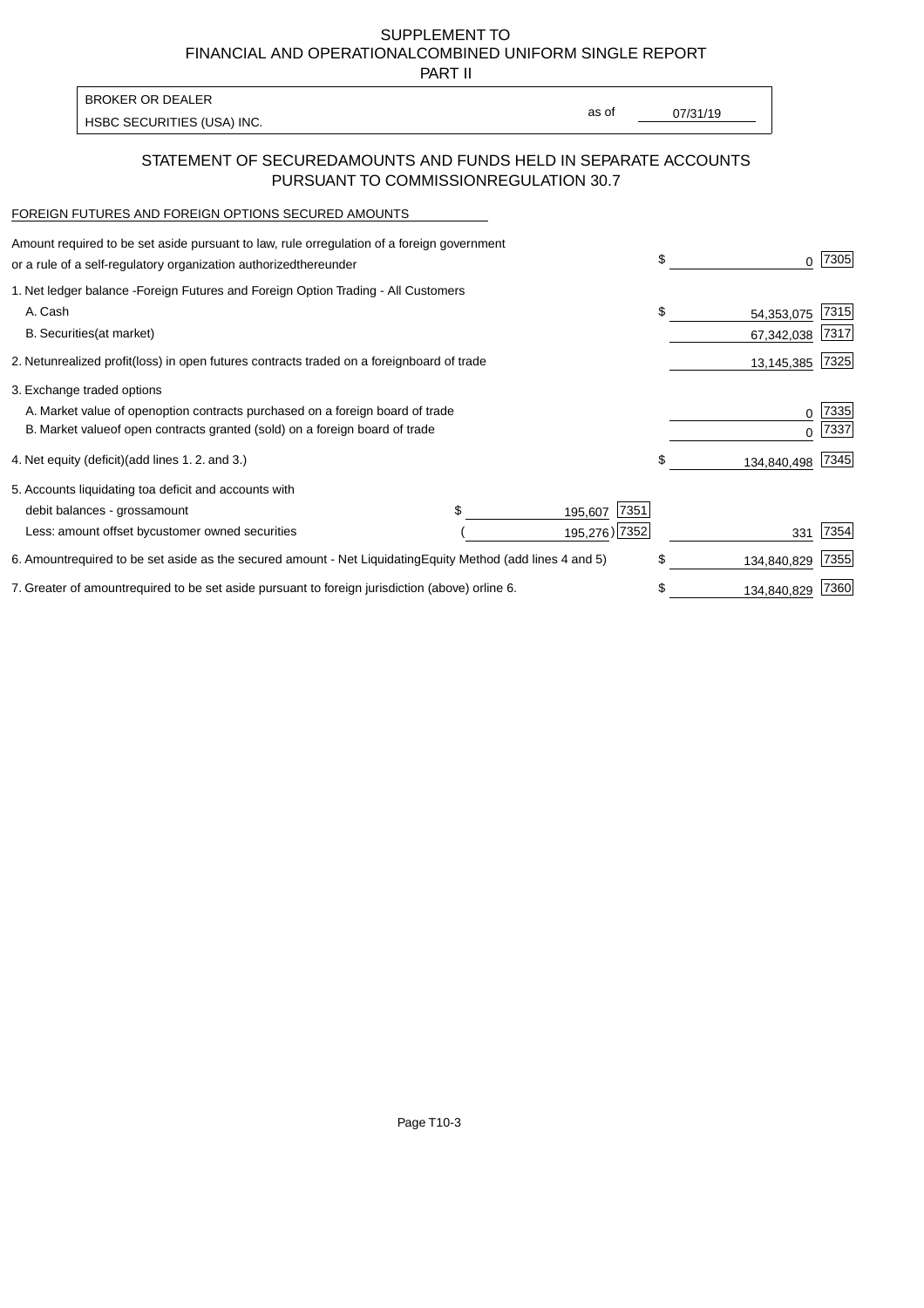PART II

| <b>BROKER OR DEALER</b>                                                                           |                       |                 |                 |                    |
|---------------------------------------------------------------------------------------------------|-----------------------|-----------------|-----------------|--------------------|
| HSBC SECURITIES (USA) INC.                                                                        | as of                 |                 | 07/31/19        |                    |
|                                                                                                   |                       |                 |                 |                    |
| STATEMENT OF SECURED AMOUNTS AND FUNDS HELD IN SEPARATE<br>PURSUANT TO COMMISSION REGULATION 30.7 |                       |                 | <b>ACCOUNTS</b> |                    |
| FUNDS DEPOSITED IN SEPARATE REGULATION 30.7 ACCOUNTS                                              |                       |                 |                 |                    |
| 1. Cash in banks                                                                                  |                       |                 |                 |                    |
| A. Banks located in the United States                                                             | \$<br>12,849,667 7500 |                 |                 |                    |
| B. Other banks qualified under Regulation 30.7                                                    |                       |                 |                 |                    |
| 7510<br>Name(s):<br><b>HARRIS TRUST</b>                                                           |                       | $0$   7520   \$ |                 | 12,849,667 7530    |
| 2. Securities                                                                                     |                       |                 |                 |                    |
| A. In safekeeping with banks located in the United States                                         | \$<br>69,429,721      | 7540            |                 |                    |
| B. In safekeeping with other banks qualified under Regulation<br>30.7                             |                       |                 |                 |                    |
| 7550<br>Name(s):<br><b>HARRIS TRUST</b>                                                           |                       | $0$ 7560        |                 | 7570<br>69.429.721 |
| 3. Equities with registered futures commission merchants                                          |                       |                 |                 |                    |
| A. Cash                                                                                           | \$                    | $0$ 7580        |                 |                    |
| <b>B.</b> Securities                                                                              |                       | $0$ 7590        |                 |                    |
| C. Unrealized gain (loss) on open futures contracts                                               |                       | $0$ 7600        |                 |                    |
| D. Value of long option contracts                                                                 |                       | $0$ 7610        |                 |                    |
| E. Value of short option contracts                                                                |                       | $0$ ) 7615      |                 | 0 7620             |
| 4. Amounts held by clearing organizations of foreign boards of<br>trade                           |                       |                 |                 |                    |
| Name(s):<br>7630                                                                                  |                       |                 |                 |                    |
| A. Cash                                                                                           | \$                    | 7640            |                 |                    |
| <b>B.</b> Securities                                                                              |                       | 7650            |                 |                    |
| C. Amount due to (from) clearing organizations - daily<br>variation                               |                       | 7660            |                 |                    |
| D. Value of long option contracts                                                                 |                       | 7670            |                 |                    |
| E. Value of short option contracts                                                                |                       | )7675           |                 | 7680               |
| 5. Amounts held by members of foreign boards of trade<br>Name(s):<br>7690                         |                       |                 |                 |                    |
| A. Cash                                                                                           | \$<br>30,921,775 7700 |                 |                 |                    |
| <b>B.</b> Securities                                                                              | 49,369,828 7710       |                 |                 |                    |
| C. Unrealized gain (loss) on open futures contracts                                               | 13,145,385 7720       |                 |                 |                    |
| D. Value of long option contracts                                                                 |                       | $0$  7730       |                 |                    |
| E. Value of short option contracts                                                                |                       | $_0$ ) 7735     |                 | 93,436,988 7740    |
| 6. Amounts with other depositories designated by a foreign<br>board of trade<br>7750<br>Name(s):  |                       |                 |                 | 0 7760             |
| 7. Segregated funds on hand (describe:                                                            |                       |                 |                 | 0 7765             |
| 8. Total funds in separate section 30.7 accounts                                                  |                       | \$              |                 | 175,716,376 7770   |
| 9. Excess (deficiency) set Aside Funds for Secured Amount (subtract Line 7 Secured                |                       |                 |                 |                    |
| Statement page T10-3 from Line 8)                                                                 |                       | \$              |                 | 40,875,547 7380    |
| 10. Management Target Amount for Excess funds in separate section 30.7 accounts                   |                       | \$              |                 | 25,000,000 7780    |
|                                                                                                   |                       |                 |                 |                    |
| 11. Excess (deficiency) funds in separate 30.7 accounts over (under) Management Target            |                       | \$              |                 | 15,875,547 7785    |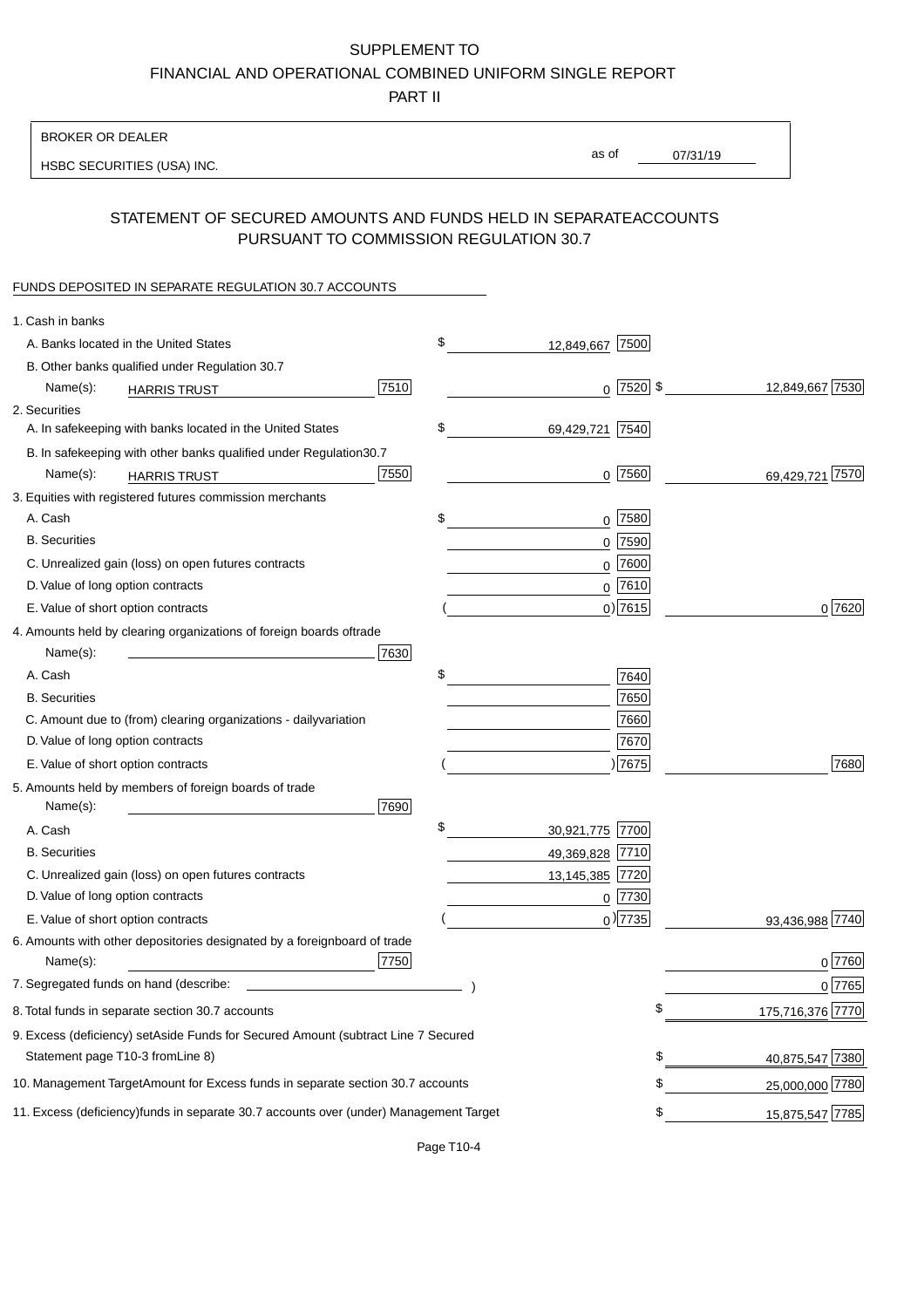PART II

HSBC SECURITIES (USA) INC. The contract of the contract of the contract of the contract of the contract of the contract of the contract of the contract of the contract of the contract of the contract of the contract of the BROKER OR DEALER

as of

#### STATEMENT OF CLEARED SWAPS CUSTOMER SEGREGATION REQUIREMENTS AND FUNDS IN CLEARED SWAPS CUSTOMER ACCOUNTS UNDER 4D(F) OF THE CEA

| <b>Cleared Swaps Customer Requirements</b>                                                                  |    |                     |
|-------------------------------------------------------------------------------------------------------------|----|---------------------|
| 1. Net ledger balance                                                                                       |    |                     |
| A. Cash                                                                                                     | \$ | 571,691,152 8500    |
| B. Securities (at market)                                                                                   |    | 409,691,040 8510    |
| 2. Net unrealized profit (loss) in open cleared swaps                                                       |    | 50,474,107 8520     |
| 3. Cleared swaps options                                                                                    |    |                     |
| A. Market value of open cleared swaps option contracts purchased                                            |    | 0   8530            |
| B. Market value of open cleared swaps option contracts granted (sold)                                       |    | $0)$ 8540           |
| 4. Net equity (deficit) (add lines 1, 2, and 3)                                                             | \$ | 1,031,856,299 8550  |
| 5. Accounts liquidating to a deficit and accounts with                                                      |    |                     |
| 21,199,897 8560<br>debit balances - gross<br>\$<br>amount                                                   |    |                     |
| 21,199,897) 8570<br>Less: amount offset by customer owned securities                                        |    | 0 8580              |
| 6. Amount required to be segregated for cleared swaps customers (add lines 4 and 5)                         | S  | 1,031,856,299 8590  |
| Funds in Cleared Swaps Customer Segregated Accounts                                                         |    |                     |
| 7. Deposited in cleared swaps customer segregated accounts at banks                                         |    |                     |
| A. Cash                                                                                                     | \$ | 8600<br>78,592,736  |
| B. Securities representing investments of cleared swaps customers' funds (at market)                        |    | 0 8610              |
| C. Securities held for particular cleared swaps customers in lieu of cash (at market)                       |    | 8620<br>5,104,271   |
| 8. Margins on deposit with derivatives clearing organizations in cleared swaps customer segregated accounts |    |                     |
| A. Cash                                                                                                     |    | 15,744,203 8630     |
| representing investments of cleared swaps customers' funds (at market)<br><b>B.</b> Securities              |    | 8640<br>697,354,101 |
| C. Securities held for particular cleared swaps customers in lieu of cash (at market)                       |    | 404,586,769 8650    |
| 9. Net settlement from (to) derivatives clearing organizations                                              |    | $(5,331,043)$ 8660  |
| 10. Cleared swaps options                                                                                   |    |                     |
| A. Value of open cleared swaps long option contracts                                                        |    | $0^{8670}$          |
| B. Value of open cleared swaps short option contracts                                                       |    | $0$ ) 8680          |
| 11. Net equities with other FCMs                                                                            |    |                     |
| A. Net liquidating equity                                                                                   |    | $0^{8690}$          |
| B. Securities representing investments of cleared swaps customers' funds (at market)                        |    | $0^{8700}$          |
| C. Securities held for particular cleared swaps customers in lieu of cash (at market)                       |    | 0 8710              |
| 12. Cleared swaps customer funds on hand (describe:                                                         |    | $0 \;  8715 $       |
| 13. Total amount in cleared swaps customer segregation (add lines 7 through 12)                             | S  | 1,196,051,037 8720  |
| 14. Excess (deficiency) funds in cleared swaps customer segregation (subtract line 6 from line 13)          |    | 164,194,738 8730    |
| 15. Management Target Amount for Excess funds in cleared swaps segregated accounts                          | \$ | 152,000,000 8760    |
| 16. Excess<br>(deficiency) funds in cleared swaps customer segregated accounts over                         |    |                     |
| <b>Management Target Excess</b><br>(under)                                                                  | \$ | 12,194,738 8770     |